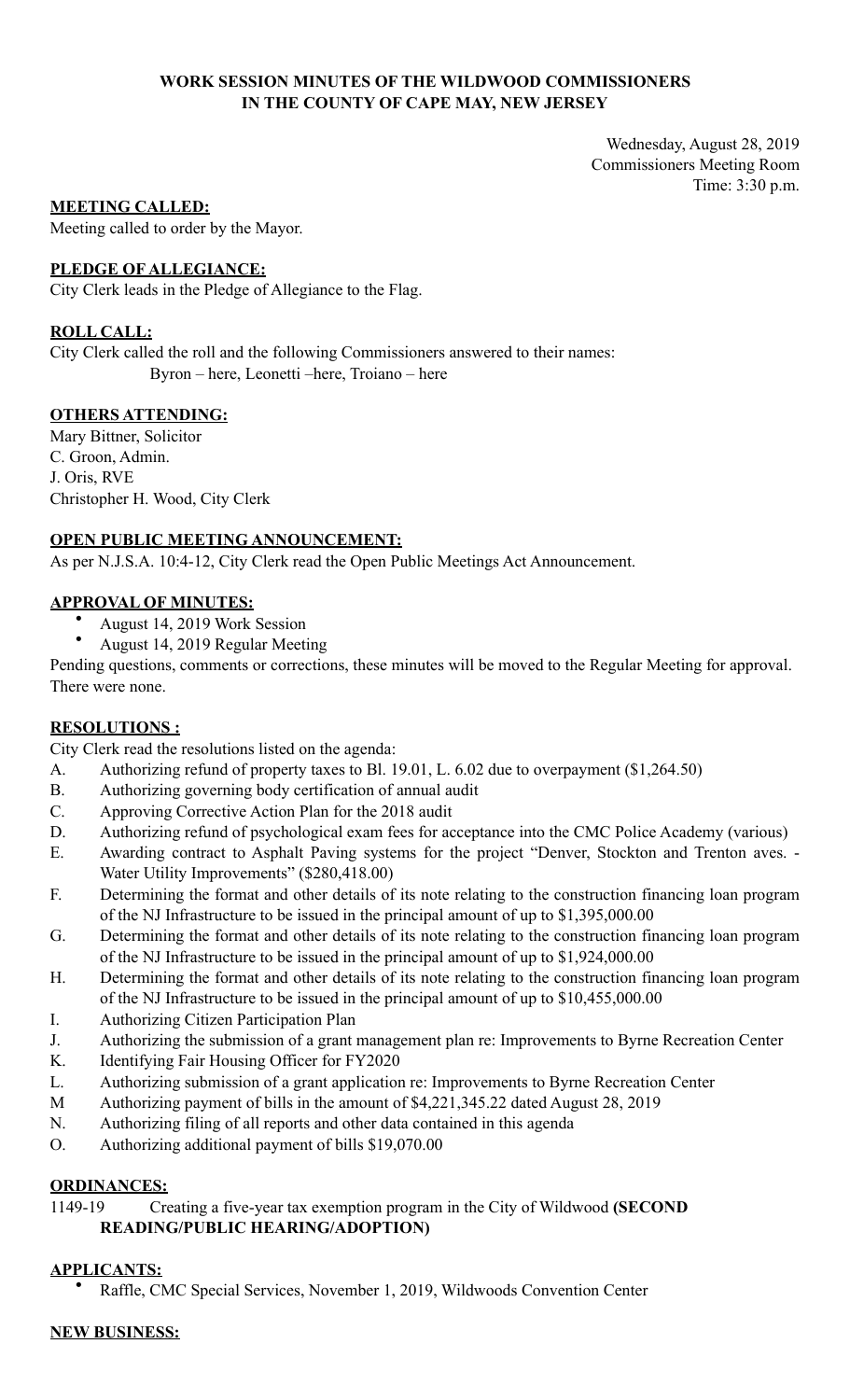The Mayor said he's been approached by several bike operators asking that bikes be allowed on the boardwalk up until 1 p.m. daily, instead of Noon as it currently stands. He said any changes made would have to be approved by N. Wildwood as well. Commissioner Leonetti wondered if the extended hours would apply 7 days per week. Commissioner Byron said he thinks it's a good idea.

# **REPORTS:**

• Engineer's Report – On file in the Engineer's Office.

**ADJOURNED:** There being no further business to be discussed, this Work Session was adjourned at 3:44 p.m. Remarks as typed highlighted not verbatim as to subject matter. MOTION: Byron SECONDED: Leonetti ROLL CALL: Byron – Yes, Leonetti – Yes, Troiano – Yes

PETER BYRON, COMMISSIONER

 $\mathcal{L}_\mathcal{L} = \mathcal{L}_\mathcal{L} = \mathcal{L}_\mathcal{L} = \mathcal{L}_\mathcal{L} = \mathcal{L}_\mathcal{L} = \mathcal{L}_\mathcal{L} = \mathcal{L}_\mathcal{L} = \mathcal{L}_\mathcal{L} = \mathcal{L}_\mathcal{L} = \mathcal{L}_\mathcal{L} = \mathcal{L}_\mathcal{L} = \mathcal{L}_\mathcal{L} = \mathcal{L}_\mathcal{L} = \mathcal{L}_\mathcal{L} = \mathcal{L}_\mathcal{L} = \mathcal{L}_\mathcal{L} = \mathcal{L}_\mathcal{L}$ 

 $\mathcal{L}_\mathcal{L} = \mathcal{L}_\mathcal{L} = \mathcal{L}_\mathcal{L} = \mathcal{L}_\mathcal{L} = \mathcal{L}_\mathcal{L} = \mathcal{L}_\mathcal{L} = \mathcal{L}_\mathcal{L} = \mathcal{L}_\mathcal{L} = \mathcal{L}_\mathcal{L} = \mathcal{L}_\mathcal{L} = \mathcal{L}_\mathcal{L} = \mathcal{L}_\mathcal{L} = \mathcal{L}_\mathcal{L} = \mathcal{L}_\mathcal{L} = \mathcal{L}_\mathcal{L} = \mathcal{L}_\mathcal{L} = \mathcal{L}_\mathcal{L}$ 

 $\mathcal{L}_\mathcal{L} = \mathcal{L}_\mathcal{L} = \mathcal{L}_\mathcal{L} = \mathcal{L}_\mathcal{L} = \mathcal{L}_\mathcal{L} = \mathcal{L}_\mathcal{L} = \mathcal{L}_\mathcal{L} = \mathcal{L}_\mathcal{L} = \mathcal{L}_\mathcal{L} = \mathcal{L}_\mathcal{L} = \mathcal{L}_\mathcal{L} = \mathcal{L}_\mathcal{L} = \mathcal{L}_\mathcal{L} = \mathcal{L}_\mathcal{L} = \mathcal{L}_\mathcal{L} = \mathcal{L}_\mathcal{L} = \mathcal{L}_\mathcal{L}$ 

ANTHONY LEONETTI, COMMISSIONER

# ERNEST TROIANO, JR., MAYOR

ATTEST:\_\_\_\_\_\_\_\_\_\_\_\_\_\_\_\_\_\_\_\_\_\_\_\_\_\_\_\_\_\_\_\_\_\_

CHRISTOPHER H. WOOD, CITY CLERK

 DATE MINUTES APPROVED: September 11, 2019 CHRISTOPHER H. WOOD, CITY CLERK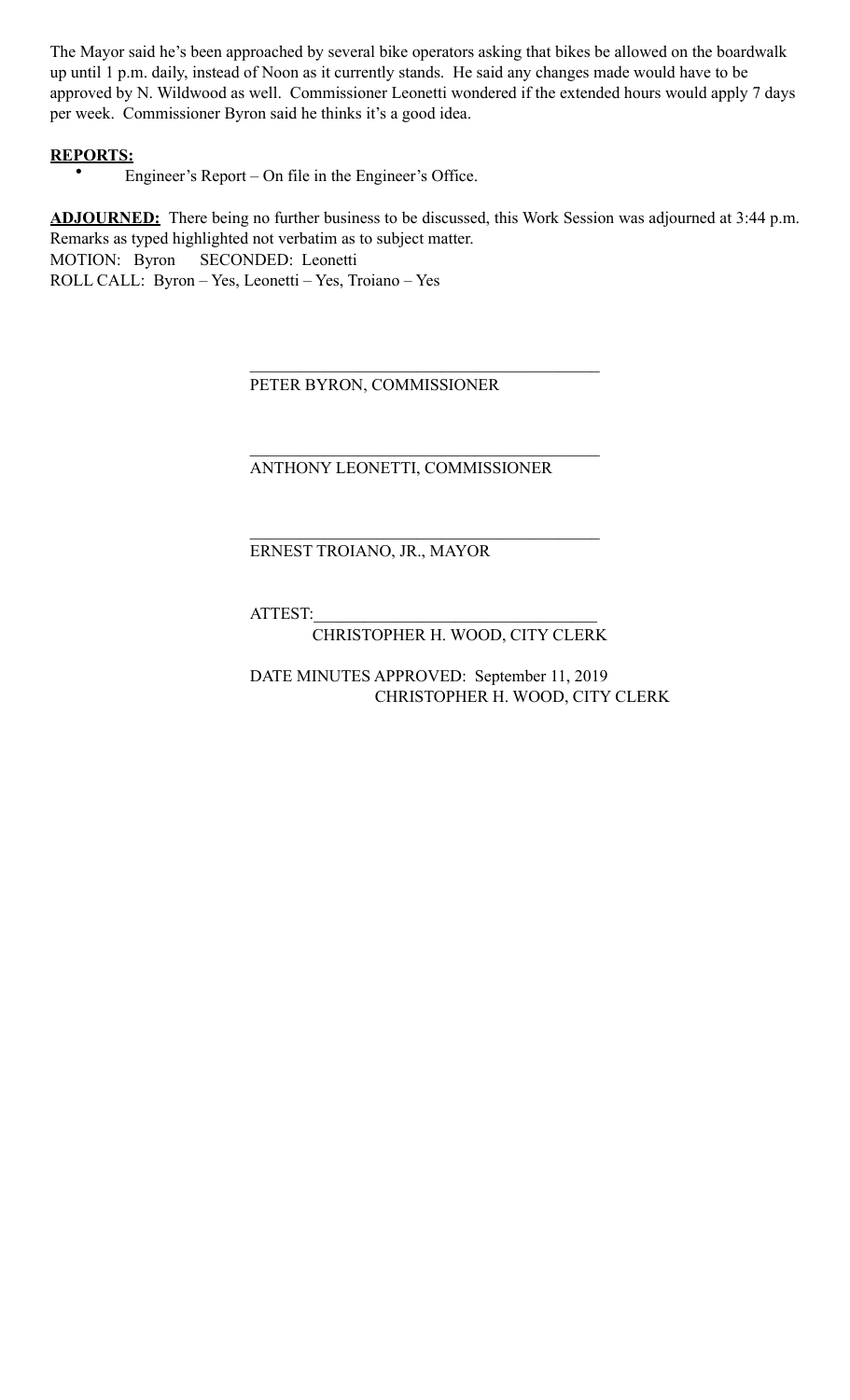# **REGULAR COMMISSION MINUTES OF THE WILDWOOD COMMISSIONERS IN THE COUNTY OF CAPE MAY, NEW JERSEY**

Wednesday, August 28, 2019 Commissioner's Meeting Room Time: 3:45 p.m.

### **MEETING CALLED**

Meeting called to order by the Mayor.

### **PLEDGE OF ALLEGIANCE**

City Clerk leads in the Pledge of Allegiance to the Flag.

# **ROLL CALL**

City Clerk called the roll and the following Commissioners answered to their names: Byron – here, Leonetti – here, Troiano - here

# **OTHERS ATTENDING**

Mary Bittner, Solicitor C. Groon, Admin. J. Oris, RVE Christopher H. Wood, City Clerk

# **OPEN PUBLIC MEETING ANNOUNCEMENT**

As per N.J.S.A. 10:4-12, City Clerk read the Open Public Meetings Act Announcement.

# **EARLY PUBLIC COMMENT:**

• None

# **APPROVAL OF MINUTES:**

- August 14, 2019 Work Session
- August 14, 2019 Regular Meeting

MOTION: Leonetti SECOND: Byron ROLL CALL: Byron – Yes, Leonetti – Yes, Troiano – Yes

**RESOLUTIONS**: City Clerk read the resolutions listed on the agenda.

- 282-8-19 Authorizing refund of property taxes to Bl. 19.01, L. 6.02 due to overpayment (\$1,264.50)
- 283-8-19 Authorizing governing body certification of annual audit
- 284-8-19 Approving Corrective Action Plan for the 2018 audit
- 285-8-19 Authorizing refund of psychological exam fees for acceptance into the CMC Police Academy (various)
- 286-8-19 Awarding contract to Asphalt Paving systems for the project "Denver, Stockton and Trenton aves. - Water Utility Improvements" (\$280,418.00)
- 287-8-19 Determining the format and other details of its note relating to the construction financing loan program of the NJ Infrastructure to be issued in the principal amount of up to \$1,395,000.00
- 288-8-19 Determining the format and other details of its note relating to the construction financing loan program of the NJ Infrastructure to be issued in the principal amount of up to \$1,924,000.00
- 289-8-19 Determining the format and other details of its note relating to the construction financing loan program of the NJ Infrastructure to be issued in the principal amount of up to \$10,455,000.00
- 290-8-19 Authorizing Citizen Participation Plan
- 291-8-19 Authorizing the submission of a grant management plan re: Improvements to Byrne Recreation Center
- 292-8-19 Identifying Fair Housing Officer for FY2020
- 293-8-19 Authorizing submission of a grant application re: Improvements to Byrne Recreation Center
- 294-8-19 Authorizing payment of bills in the amount of \$4,221,345.22 dated August 28, 2019
- 295-8-19 Authorizing filing of all reports and other data contained in this agenda

| <b>MOTION: Byron</b> | SECOND: Leonetti                                      |
|----------------------|-------------------------------------------------------|
|                      | ROLL CALL: Byron – Yes, Leonetti – Yes, Troiano – Yes |

296-8-19 Authorizing additional payment of bills: \$19,070.00 MOTION: Leonetti SECOND: Byron